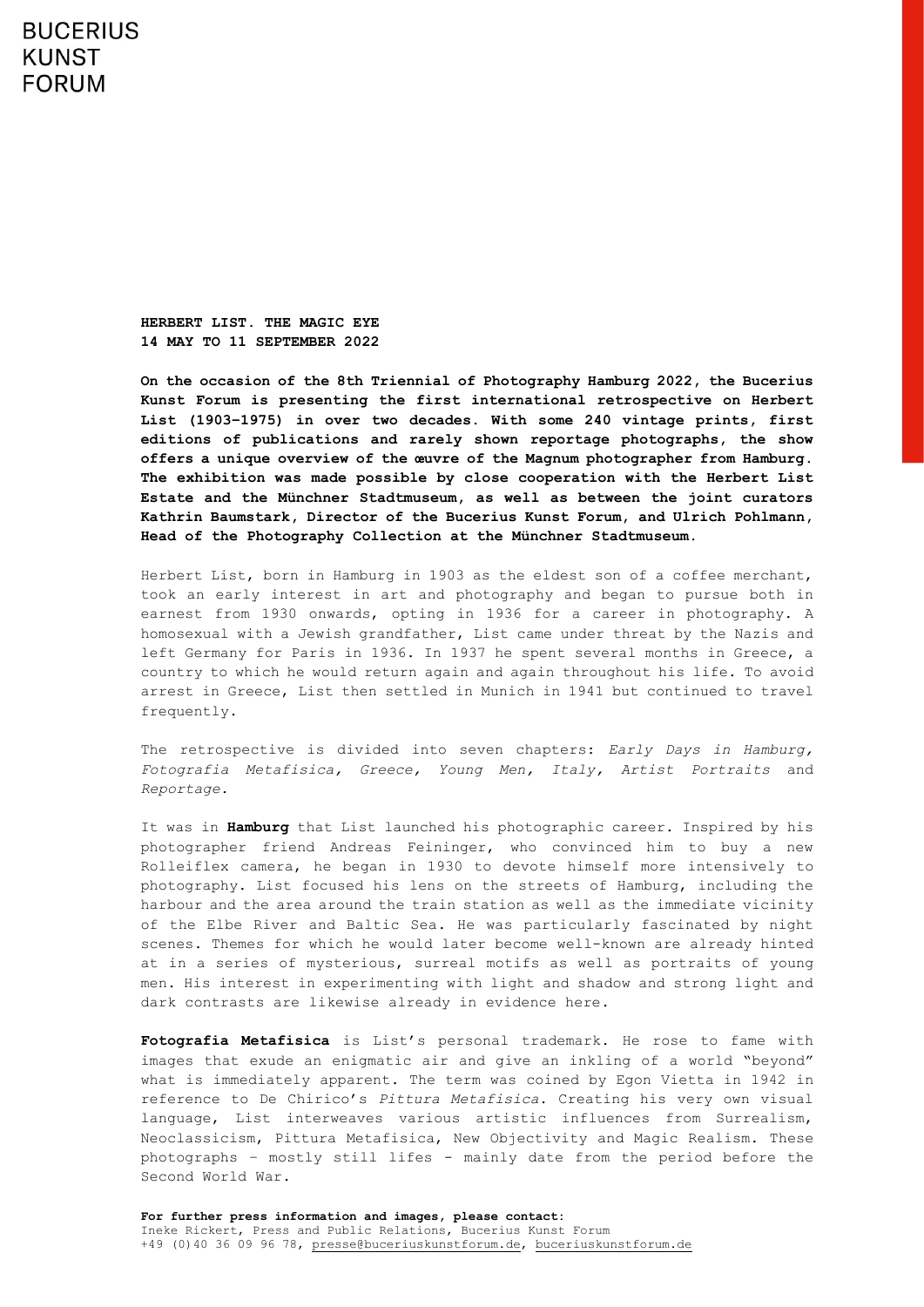**Greece** was Herbert List's place of longing and refuge. He stayed there for extended periods between 1937 and 1941 and returned several times after the end of the war. His enthusiasm for Ancient Greece was shared by his contemporaries, so that many of his photographs were printed in German as well as French magazines. List saw the culture of antiquity as an ideal, an epoch when same-sex partnership was socially accepted. He photographed chiefly ancient temples and sculptures as well as young men. The images capture the timeless aura of ancient Greece, couched in a Neoclassical and Romantic pictorial style that in some cases has overtones of the New Objectivity. Besides Greek culture, List was also inspired by the special quality of light in Greece. His book project *Licht über Hellas* (Light over Hellas), featuring photographs taken in 1937/38, was not published until 1953 due to the caesura of the war.

Photographs of **young men** run through Herbert List's entire oeuvre, an avowal of his own homosexuality. He stages the male body in a variety of ways. Likenesses of friends and acquaintances convey a sense of intimacy and closeness. Contrary to the taste of the time, List did not emphasis masculine traits but rather portrayed men as vulnerable human beings, favouring playful depictions that occasionally recall female nudes from art history. When viewed in the context of the contemporary popularity of Greece, the way the models' bodies are presented invariably summons associations with ancient sculptures.

**Italy** was a travel destination for List at various times of his life. During his stay in Rome in 1953, he switched from a medium-format camera to a Leica 35mm camera. The latter allows for quick, spontaneous and unobserved shots, which led List to modify his style. Static images were replaced by ephemeral moments of movement captured as snapshots. Moreover, List now interacted more with his subjects, as is evident from street scenes in Rome and even more so in his shots of residents of Naples in 1959 and 1961.

In the post-war period List became a popular **portrait photographer of artists** and intellectuals of his day. Among his sitters were painters, actors, musicians and writers including Pablo Picasso, Marc Chagall, Georges Braque, Marlene Dietrich and Ingeborg Bachmann. His portraits show people posing behind their work and convey a trusting relationship between photographer and sitter. Along with photographs taken in Paris and in Italy in the 1950s, a 1960s assignment for the magazine *Du* took List to the divided city of Berlin, where he portrayed, among others, John Heartfield, Günter Grass and Helene Weigel.

After the Second World War, List increasingly did **reportages** on current events for magazines and the daily press. Images of Munich in ruins recall the aesthetic of his photographs of the ruins of ancient Greece. List was also able to realise a few book projects during this period. He worked frequently with the glossy magazine *Heute*, which enjoyed the highest circulation in the American sector of Germany. The Swiss art and culture magazine *Du* also published his work in many of its issues, and he was one of prime contributors of photographs to the *Süddeutsche Zeitung* newspaper. A great number of interested readers were thus familiar with his images, strengthening his influence on younger photographers. Outstanding as documents of contemporary history are List's reportages from 1945/46 – rarely exhibited to date - on